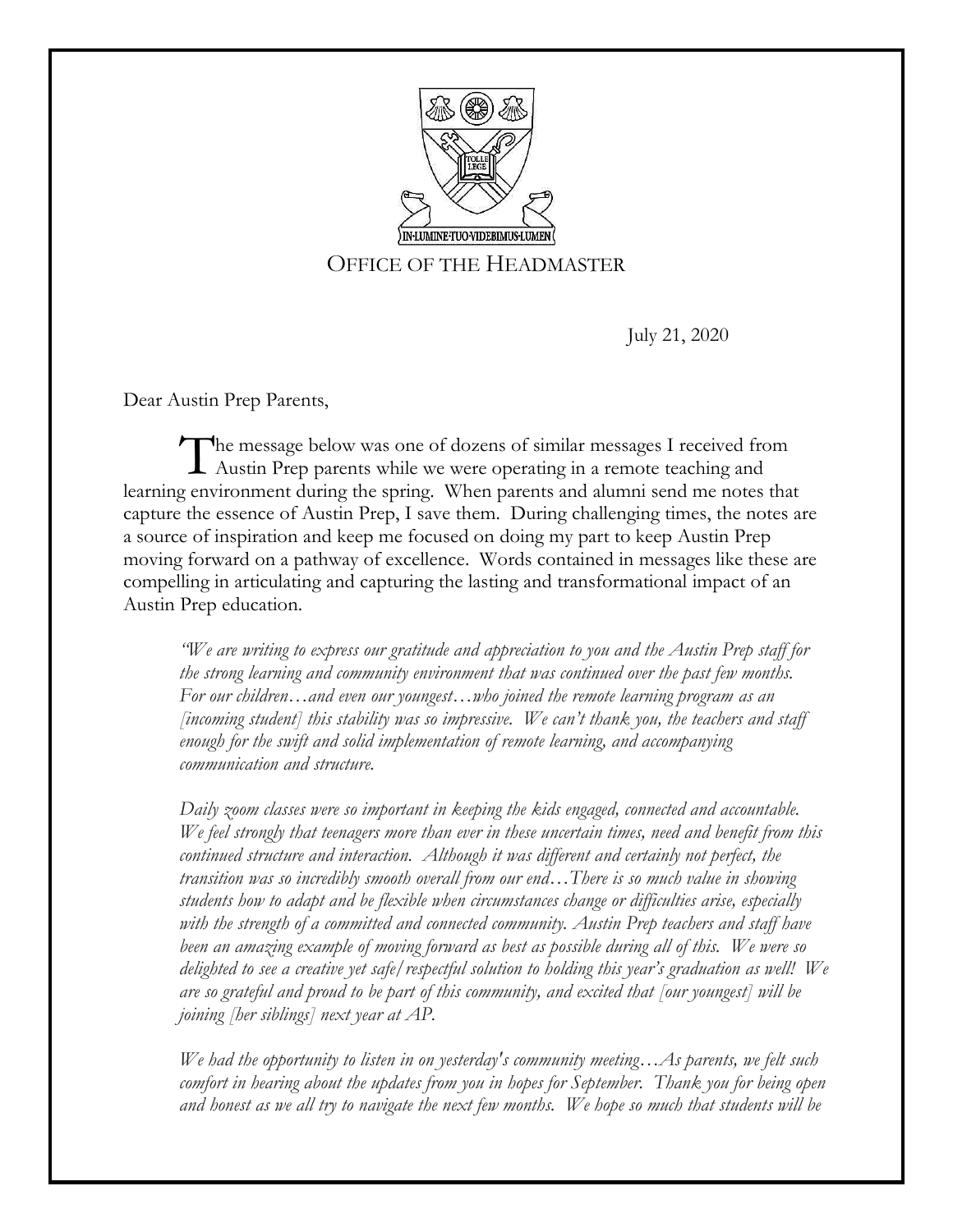*on campus in any capacity, and it speaks for itself that our children miss going to school this much!! Thank you so much for your leadership, strong communication and commitment to us. We are truly grateful."*

#### *~ Email excerpt from an Austin Prep parent*

The feedback we received from parents and students about remote teaching and learning at Austin Prep was overwhelmingly positive. In my view, the success we experienced was the result of our fidelity to Austin Prep's mission, embodied in *veritas*, *unitas*, and *caritas*. Mission is the basis of our covenant. And covenant is about what we give, not what we get. In that generosity of spirit, the entire Austin Prep community – students, staff, parents, and alumni – was self-sacrificing in some way. Our community was flexible, resilient, patient, determined, understanding, and generous – virtues that continue to keep us in good stead. All things considered, the 2019-2020 academic year was another year of growth and distinction.

#### **The Class of 2020**

The Class of 2020 is off and away. Both collectively and individually, they were<br>exceptional. As one indicator of their talent and potential, about 87% of the exceptional. As one indicator of their talent and potential, about 87% of the Class of 2020 were awarded nearly \$19 million in scholarships from some of the best colleges and universities in the United States. According to data from our Office of College Counseling, more than one-third of the Class of 2020 is matriculating at a school in the U.S. Top 100 Colleges and Universities. Additionally, students in the Class of 2020 were admitted to close to 70% of the colleges in the *U.S. News and World Report* Top 50.

We were blessed to be able to hold an outdoor Celebration of the Eucharist for the Class of 2020 on Father Seymour Field to commission their *Journey* beyond Austin Prep's campus. Our Catholic faith was the very reason Austin Prep was *permitted* to celebrate this religious ceremony by civic authorities under the guidelines in effect at the time. As much as Divine Providence was at work, I'm grateful for the partnership we have with the Town of Reading which helped make that special moment possible.

### **Diversity, Equity, and Inclusion**

 $\Lambda$  lthough plans to reopen Austin Prep are a major focus, there are many other Although plans to reopen Austin Prep are a major focus, there are many issues of great importance. The capability to advance other priorities, however, is directly tied to Austin Prep's implementation of a comprehensive and realistic reopening plan, including our ability to amplify work to advance diversity, equity, and inclusion and eradicate racism and bias.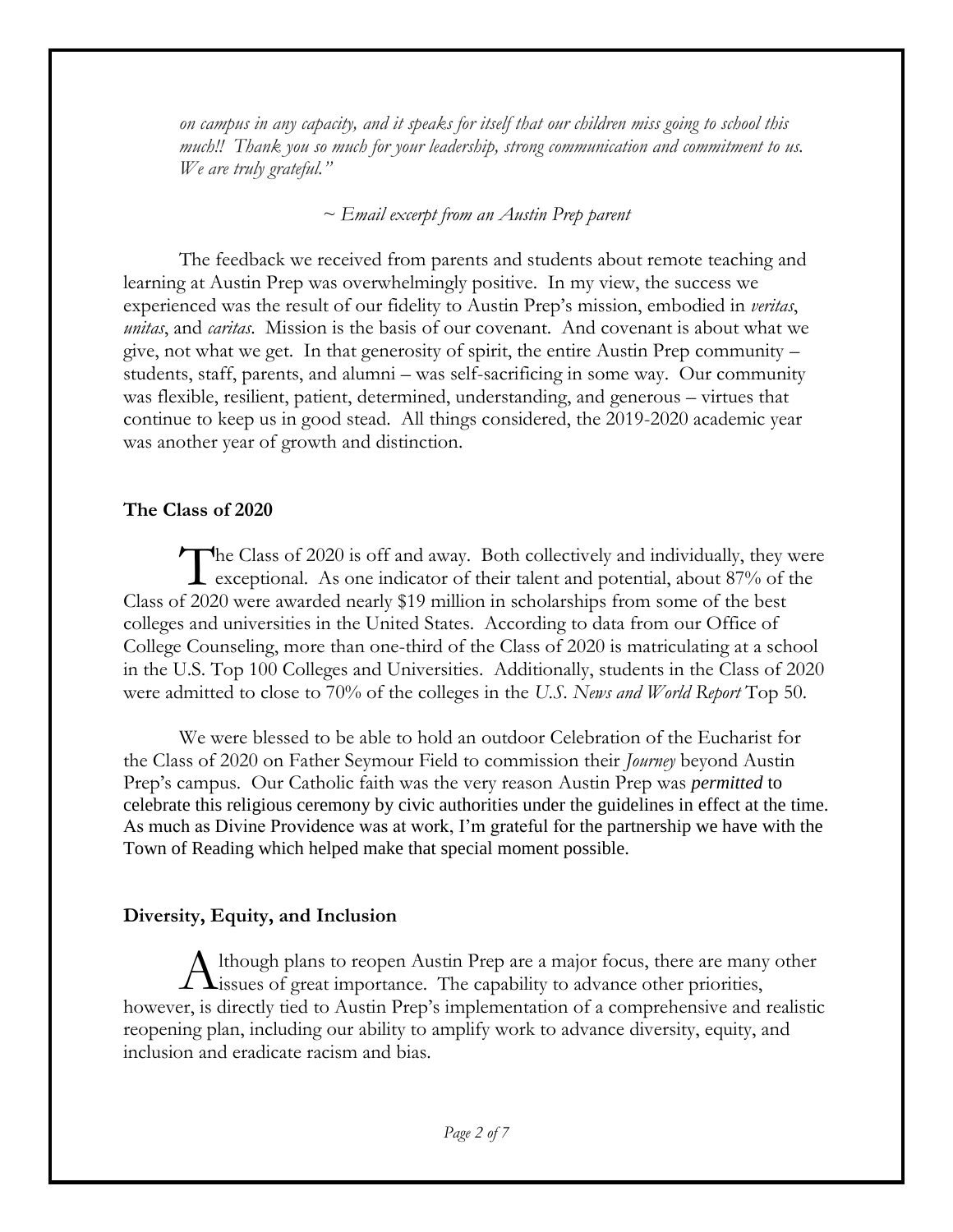In February 2019, I announced we hired Austin Prep's first full-time professional to lead diversity, equity, and inclusion initiatives and programming in our community. Austin Prep's steadfast commitment to diversity, equity, and inclusion remains as important as ever as we work to eliminate racism. In their Pastoral Letter on Racism, the United Conference of Catholic Bishops were unmistakable in their teaching: "Racism is not merely one sin among many; it is a radical evil that divides the human family and denies the new creation of a redeemed world. To struggle against it demands an equally radical transformation, in our own minds and hearts as well as in the structure of our society." Austin Prep condemns racism, bigotry, or intolerance in any form and our Catholic faith calls us to deepen our commitment to foster greater respect and justice for all.

Although we have advanced our curriculum and programs over the last several years towards greater diversity and tolerance, it's not enough; more focus and more action is required. As a part of Austin Prep's expanding commitment to advance diversity, equity, and inclusion, we're directing additional resources to diversity, equity, and inclusion initiatives and training.

We recently announced we retained the services of  $Dr$ . Crystal Kuykendall, an accomplished educator, attorney, author, and recognized expert to assist us this coming year. You may recall that Dr. Kuykendall was on campus in March when she delivered the keynote address for the [2020 St. Augustine Lecture Series.](https://www.austinprep.org/about-us/school-news/post/~board/home-news/post/austin-prep-lecturer-emphasizes-importance-of-building-strong-community)

Last week we announced that <u>Jaycob Morales</u> was appointed Coordinator of Community Engagement and Inclusion. Many in the Austin Prep community know Jaycob through his work as a member of Austin Prep's coaching staff for the last few years. A resident of Lawrence, Jaycob comes to us from Lawrence High School with a lifelong passion for education and community building.

Faculty and staff are engaged in professional development around anti-racism and expanding diversity, equity, and inclusion in our School community. Moving towards greater tolerance and racial equity will take sustained efforts to engage the entire Austin Prep community in defeating structural, systemic, explicit, and implicit racism. We will continue our work to make Austin Prep's curriculum and faculty more diverse and inclusive and advance the moral imperative that every human being is made in the image and likeness of God and has worth and dignity.

#### **Update on Reopening Plans**

t the end of June, I wrote to let you know I would be in touch with you the A t the end of June, I wrote to let you know I would be in touch with you the week of July 20 with an update on our plans to reopen Austin Prep for the 2020-2021 academic year. Guidance from the government on reopening schools in the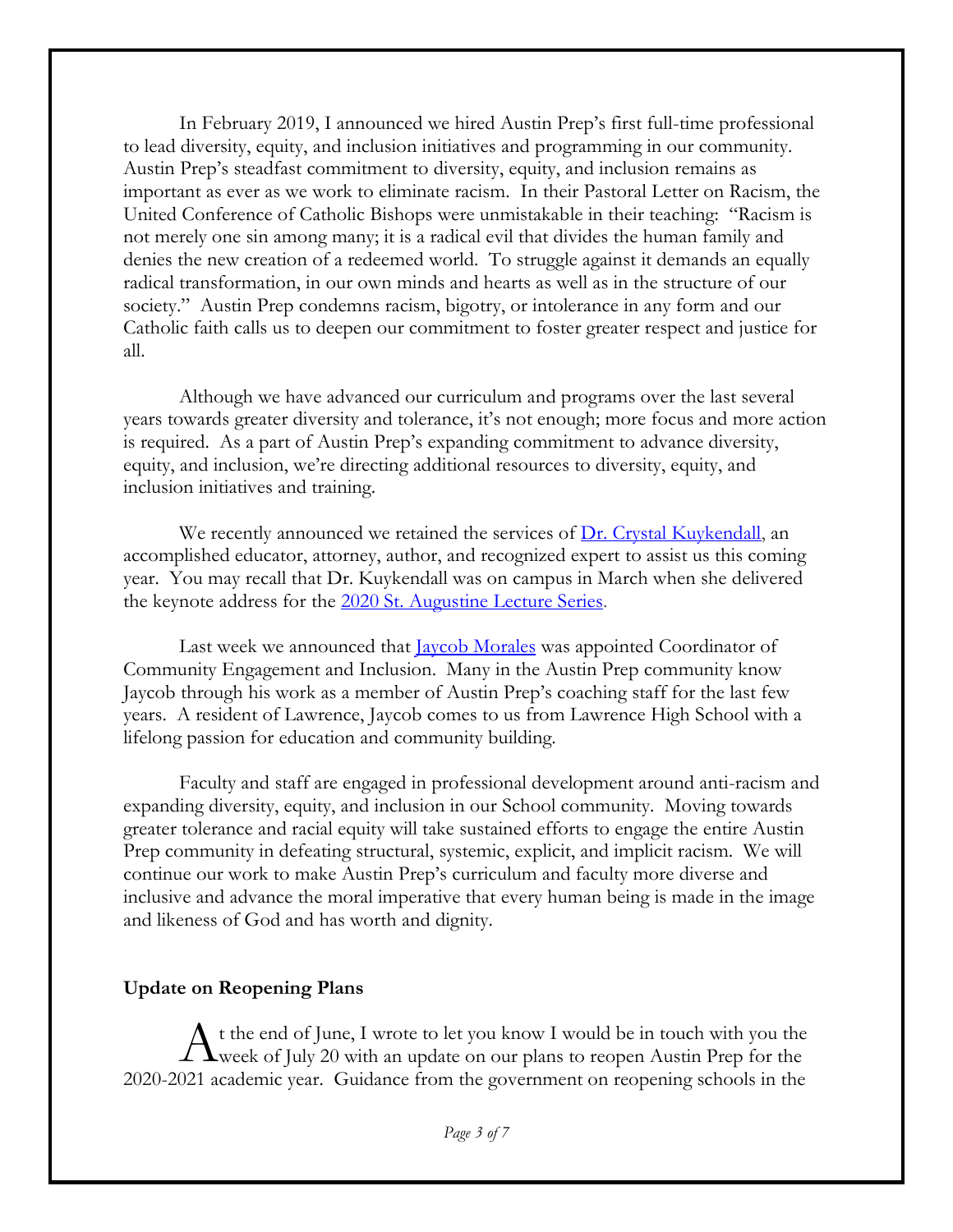Commonwealth continues to evolve; at times, it seems the guidance changes daily. Preliminary guidance was released at the end of June and 19 pages of additional protocols and resources from the Commissioner of Education were released last Friday, July 17.

This is an extremely complex undertaking with many moving and rapidly evolving parts. To that end, the reopening plan is yet to be finalized. The consulting firm we retained with expertise in public health administration and epidemiology is scheduled to submit their assessment and recommendations to us at the end of this month. Additionally, you may have seen press reports that the Commissioner of Education has asked schools not to release their reopening plans until early August.

Although this is not an exhaustive list, to give you a sense of the scope of what must be considered for reopening, we are developing procedures, guidelines, and protocols for cleaning and disinfecting, the health office, student medical needs, staff medical needs, food service, personal hygiene, social distancing impact on class size and other various occupancies, HVAC systems, arrival procedures, supply chains (PPE, paper products, hand sanitizer, cleaning products, etc.), Department of Public Health requirements, technology needs, master schedule considerations, and the academic calendar. Here's what I can share:

- We are planning a full return to campus.
- Faculty and staff will report the week of August 24.
- New student orientation will take place August 27 and 28.
- Classes begin Monday, August 31.
- All students and staff will be required to wear face masks along with many other important precautions that will be detailed before school commences.
- The MIAA recently announced they have pushed back the start of the fall athletic season to September 14.

Some parents have been in contact with specific questions about accommodations for students with medical needs. We will do all we can to meet the needs of students with underlying medical conditions. We'll be in touch shortly with more specific instructions and a request for individual information.

In these fragile times, any decision we make for the School will rely upon our unwavering commitment to make all decisions through the lens of Austin Prep's mission, uncompromisingly keep the health and safety of the community paramount, and continue to deliver the singular educational experience for which Austin Prep is known. Although the reopening plan will become "finalized" in a few weeks, the reality of the situation is that the plan will always be evolving to align with the changing conditions of the pandemic so that we can continue to implement best practices and keep our community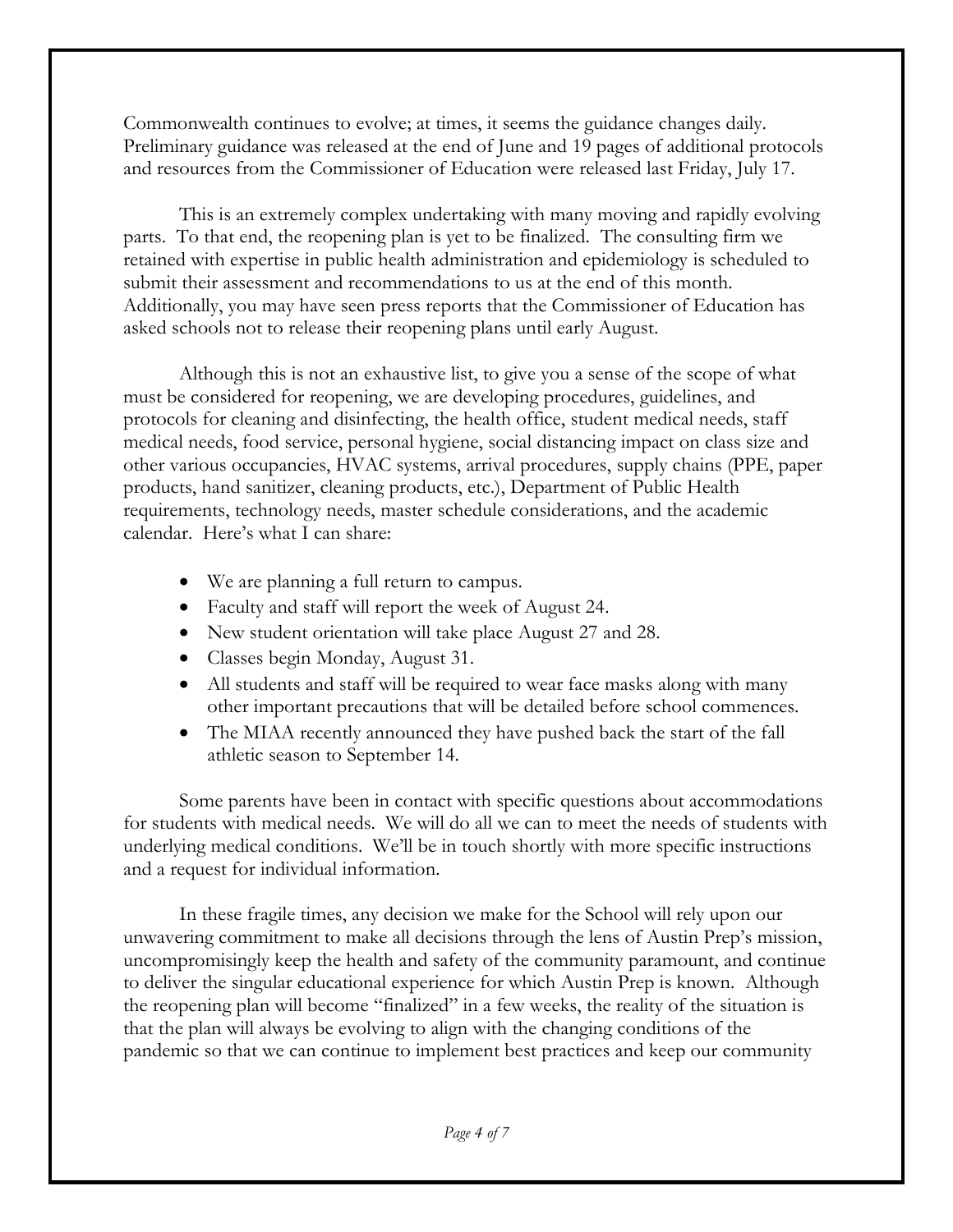as safe as possible. The safety and health of your children is of the utmost importance to me and I'm grateful for your ongoing support, patience, understanding, and confidence.

## **An Update on Staffing**

n the final edition of the Cougar Courier of the 2019-2020 academic year, In the final edition of the Cougar Courier of the 2019-2020 academic year,<br>several staff transitions were announced, including the Director of College Counseling. Our reopening plans include efforts to hire the right staff under less than ideal conditions to fill these openings. Recently, we have been notified of some additional retirements. Further, as part of our commitment to health and safety, we are planning to hire an *additional* nurse for the Health Office this year.

The College Counseling Office at Austin Prep is an established program that is not predicated on any single individual, but rather on a team approach. The college counseling program was developed as a part of a strategic plan that Austin Prep implemented several years ago. The program is established, the college counseling staff is experienced, and their collective efforts will provide the necessary stability and guidance in the year ahead. Change in staffing is a natural part of life in schools and, with that in mind, we invest in hiring experienced college counseling staff to minimize disruption in times of transition.

To that end, I've appointed current college counselors, My Doan and Cyndy Pitta, to co-lead the College Counseling Department on an interim basis for the 2020-2021 academic year. I'm grateful to them for their willingness to assume this responsibility on short notice. They are both talented and experienced and will provide the right leadership. So that we have a full complement of staff to meet the needs of our students, we have also hired an experienced college counselor from an independent school in the area.

There is a specific cycle and lengthy timeline in private schools associated with hiring school leaders such as a Director of College Counseling. The process typically begins in early fall and takes 6 to 9 months. To assist in that process, we have retained the services of [Wickenden Associates,](http://www.wickenden.com/) a highly respected placement firm that specializes in leadership searches for independent schools. Incidentally, this is the same firm we used to coordinate the search for the Assistant Headmaster last year. The lead consultant for the Director of College Counseling search is Dr. James Wickenden, who was Dean of Admission at Princeton University before founding Wickenden Associates more than 30 years ago.

With any change there comes with it a certain degree of anticipation. In an Augustinian community like Austin Prep, the anticipation of restless hearts is an essential part of our enduring journey. The strength of our community and the values we share,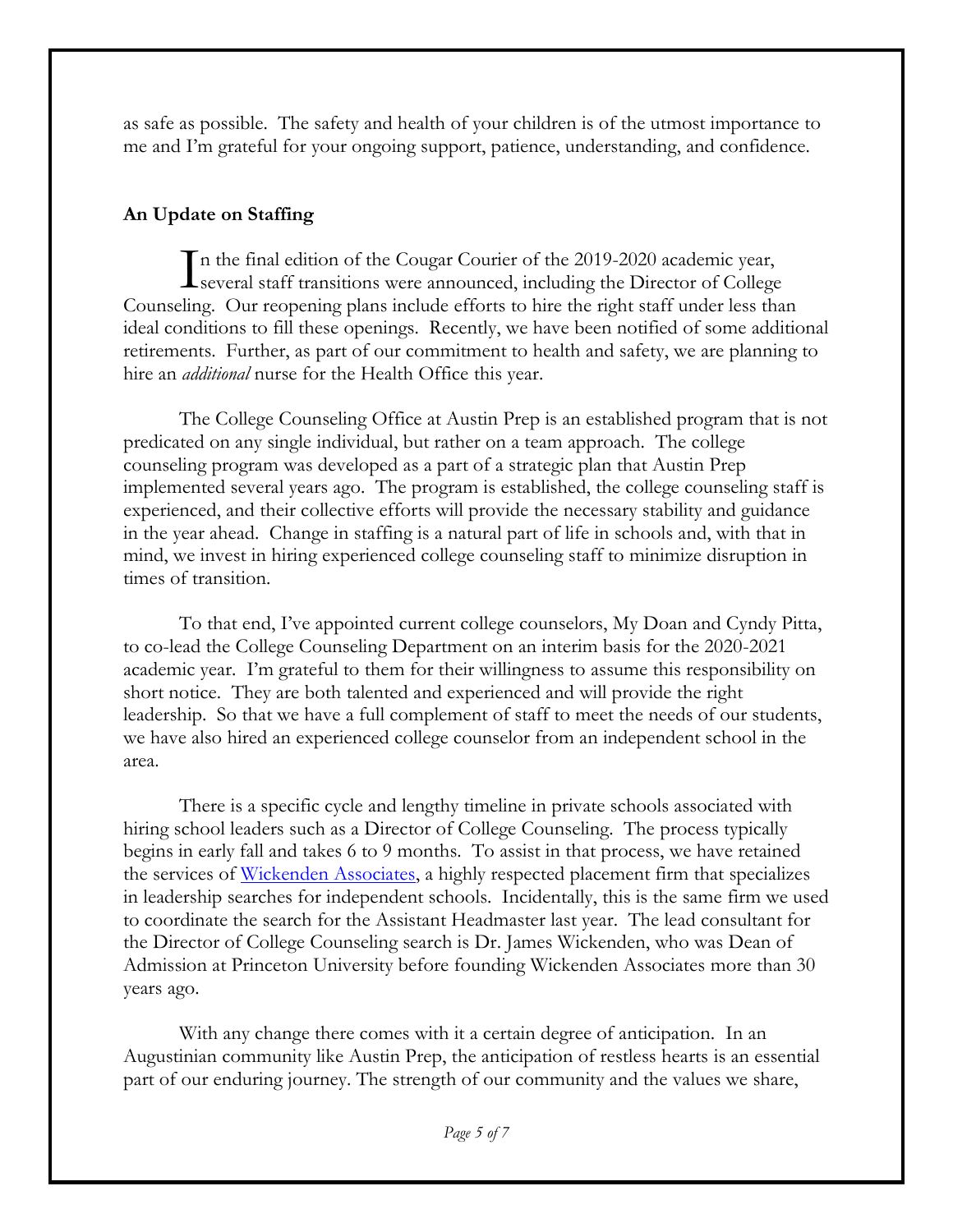however, are what enables us to embrace change and growth with confidence. Towards that end, the College Counseling Office will receive the attentiveness it needs from me as Head of School and Dr. William Driscoll '89, Assistant Headmaster and Upper School Head, to sustain the personalized attention and quality program you have every right to expect from the College Office.

Near the start of the school year, we'll provide short professional biographies on the new faculty and staff to introduce them to the community.

### **Outlook on Hiring Teachers**

Last year in one of my communications to parents, I shared some insights on the future of the teaching profession. We know from research on the teaching profession that great classrooms are led by great teachers. Research by *The Project on the Next Generation of Teachers* at Harvard University found "the quality of teachers is the most important school-level factor affecting students' learning." 1 The University of Tennessee's Value-Added Research and Assessment Center reported that teacher effectiveness does more to improve student learning than any other factor.<sup>2</sup>

As we continue to look at trends in the education profession, current data shows, however, there is growing unrest, transition, and shifts in the teaching profession in a direction that continues to make it more challenging each year to attract and retain talented educators. The Covid-19 pandemic is exacerbating the phenomenon. Across the country, [k-12 education is experiencing an increase in retirements](https://time.com/5864158/coronavirus-teachers-school/) which is being compounded by the decrease in people entering the teaching profession over the last several years.

According to the United States Department of Education, 48 states reported a shortage of math teachers in 2017-2018. Market Watch, a subsidiary of Dow Jones & Co., published a report stating that 22% of all college students studied education as a major in 1975. By 2015, however, fewer than one in ten Americans are now majoring in education.<sup>3</sup> Harvard's Project on *The Next Generation of Teachers* reported that about onethird of today's teachers worked in another profession first and likely have not completed traditional teacher programs. They also reported that

 $\overline{a}$ <sup>1</sup> <https://projectngt.gse.harvard.edu/>Accessed July 19, 2020

<sup>2</sup> [http://www.ascd.org/publications/books/104136/chapters/The-Power-of-an-Effective-Teacher-and-Why-We-](http://www.ascd.org/publications/books/104136/chapters/The-Power-of-an-Effective-Teacher-and-Why-We-Should-Assess-It.aspx#fn5)[Should-Assess-It.aspx#fn5](http://www.ascd.org/publications/books/104136/chapters/The-Power-of-an-Effective-Teacher-and-Why-We-Should-Assess-It.aspx#fn5) Accessed July 19, 2020

<sup>3</sup> [https://www.marketwatch.com/story/fewer-americans-are-majoring-in-education-but-will-students-pay-the-price-](https://www.marketwatch.com/story/fewer-americans-are-majoring-in-education-but-will-students-pay-the-price-2018-02-14)[2018-02-14](https://www.marketwatch.com/story/fewer-americans-are-majoring-in-education-but-will-students-pay-the-price-2018-02-14) Accessed July 19, 2020